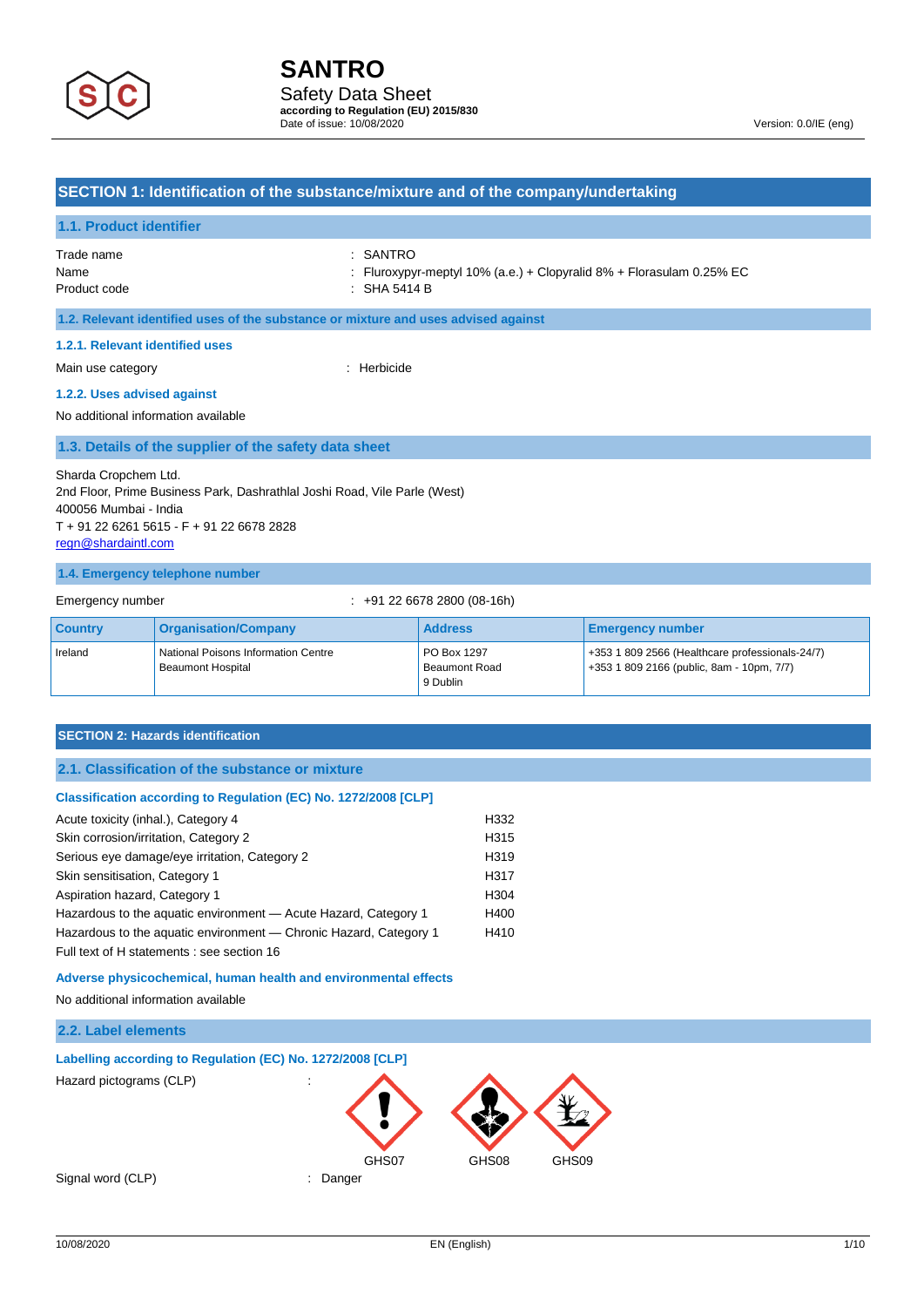Safety Data Sheet **according to Regulation (EU) 2015/830**

| Hazard statements (CLP)        | : H304 - May be fatal if swallowed and enters airways.<br>H315 - Causes skin irritation.<br>H317 - May cause an allergic skin reaction.<br>H319 - Causes serious eye irritation.<br>H332 - Harmful if inhaled.<br>H410 - Very toxic to aquatic life with long lasting effects.                                                                                                                                                                                                                                                                                                                                                                                                                                        |
|--------------------------------|-----------------------------------------------------------------------------------------------------------------------------------------------------------------------------------------------------------------------------------------------------------------------------------------------------------------------------------------------------------------------------------------------------------------------------------------------------------------------------------------------------------------------------------------------------------------------------------------------------------------------------------------------------------------------------------------------------------------------|
| Precautionary statements (CLP) | P280 - Wear eye protection, face protection, protective clothing, protective gloves.<br>P301+P310 - IF SWALLOWED: Immediately call a doctor, a POISON CENTER.<br>P302+P352 - IF ON SKIN: Wash with plenty of soap and water.<br>P304+P340 - IF INHALED: Remove person to fresh air and keep comfortable for breathing.<br>P305+P351+P338 - IF IN EYES: Rinse cautiously with water for several minutes. Remove contact<br>lenses, if present and easy to do. Continue rinsing.<br>P331 - Do NOT induce vomiting.<br>P391 - Collect spillage.<br>P501 - Dispose of contents/container to hazardous or special waste collection point, in accordance<br>with local, regional, national and/or international regulation. |
| <b>EUH-statements</b>          | : EUH401 - To avoid risks to human health and the environment, comply with the instructions for use.                                                                                                                                                                                                                                                                                                                                                                                                                                                                                                                                                                                                                  |
| 2.3. Other hazards             |                                                                                                                                                                                                                                                                                                                                                                                                                                                                                                                                                                                                                                                                                                                       |

No additional information available

# **SECTION 3: Composition/information on ingredients**

# **3.1. Substances**

### Not applicable

## **3.2. Mixtures**

| <b>Name</b>                                                                                     | <b>Product identifier</b>                            | $\frac{9}{6}$ |                                                                           |  |
|-------------------------------------------------------------------------------------------------|------------------------------------------------------|---------------|---------------------------------------------------------------------------|--|
|                                                                                                 |                                                      |               | <b>Classification according to Regulation</b><br>(EC) No. 1272/2008 [CLP] |  |
| fluroxypyr-meptyl (ISO); methylheptyl, O-(4-                                                    | (CAS-No.) 81406-37-3                                 | 13.85         | Aquatic Acute 1, H400                                                     |  |
| amino-3,5-dichloro-6-fluoro-2-pyridyloxy)                                                       | (EC-No.) 279-752-9                                   |               | Aquatic Chronic 1, H410                                                   |  |
| acetate                                                                                         | (EC Index-No.) 607-272-00-5                          |               |                                                                           |  |
| clopyralid (ISO); 3,6-dichloropyridine-2-                                                       | (CAS-No.) 1702-17-6<br>7.69                          |               | Eye Dam. 1, H318                                                          |  |
| carboxylic acid                                                                                 | (EC-No.) 216-935-4<br>(EC Index-No.) 607-231-00-1    |               |                                                                           |  |
|                                                                                                 |                                                      |               |                                                                           |  |
| florasulam (ISO); 2',6',8-trifluoro-5-methoxy-5-<br>triazolo[1,5-c]; pyrimidine-2-sulfonanilide | (CAS-No.) 145701-23-1<br>(EC Index-No.) 613-230-00-7 | 0.24          | Aquatic Acute 1, H400<br>Aquatic Chronic 1, H410                          |  |
|                                                                                                 |                                                      |               |                                                                           |  |
| Hydrocarbons, C10-C13, aromatics, <1%                                                           | (EC-No.) 922-153-0                                   | $10 - 50$     | Asp. Tox. 1, H304                                                         |  |
| naphthalene                                                                                     | (REACH-no) 01-2119451097-39                          |               | Aquatic Chronic 2, H411                                                   |  |
| N.N-dimethyl fatty acid amide - Reaction mass                                                   | (EC-No.) 909-125-3                                   | $10 - 50$     | Skin Irrit. 2, H315                                                       |  |
| of Dimethyloctanamide (CAS: 1118-92-9) and                                                      | (REACH-no) 01-2119974115-37                          |               | Eye Dam. 1, H318                                                          |  |
| Dimethyldecanamide (CAS: 14433-76-2)                                                            |                                                      |               | STOT SE 3, H335                                                           |  |
| Benzenesulfonic acid, mono-C11-13-branched                                                      | (CAS-No.) 68953-96-8                                 | $1 - 5$       | Acute Tox. 4 (Dermal), H312                                               |  |
| alkyl derivs., calcium salt                                                                     | (EC-No.) 273-234-6<br>(REACH-no) 01-2119964467-24    |               | Skin Irrit. 2, H315<br>Eye Dam. 1, H318                                   |  |
|                                                                                                 |                                                      |               | Aquatic Chronic 2, H411                                                   |  |
|                                                                                                 |                                                      |               |                                                                           |  |
| Hydrocarbons, C10, aromatics, <1%<br>naphthalene                                                | (CAS-No.) 64742-94-5<br>(EC-No.) 265-198-5           | $0 - 5$       | STOT SE 3, H336<br>Asp. Tox. 1, H304                                      |  |
|                                                                                                 | (EC Index-No.) 649-424-00-3                          |               | Aquatic Chronic 2, H411                                                   |  |
|                                                                                                 | (REACH-no) 01-2119463583-34                          |               |                                                                           |  |
|                                                                                                 |                                                      |               |                                                                           |  |

Full text of H-statements: see section 16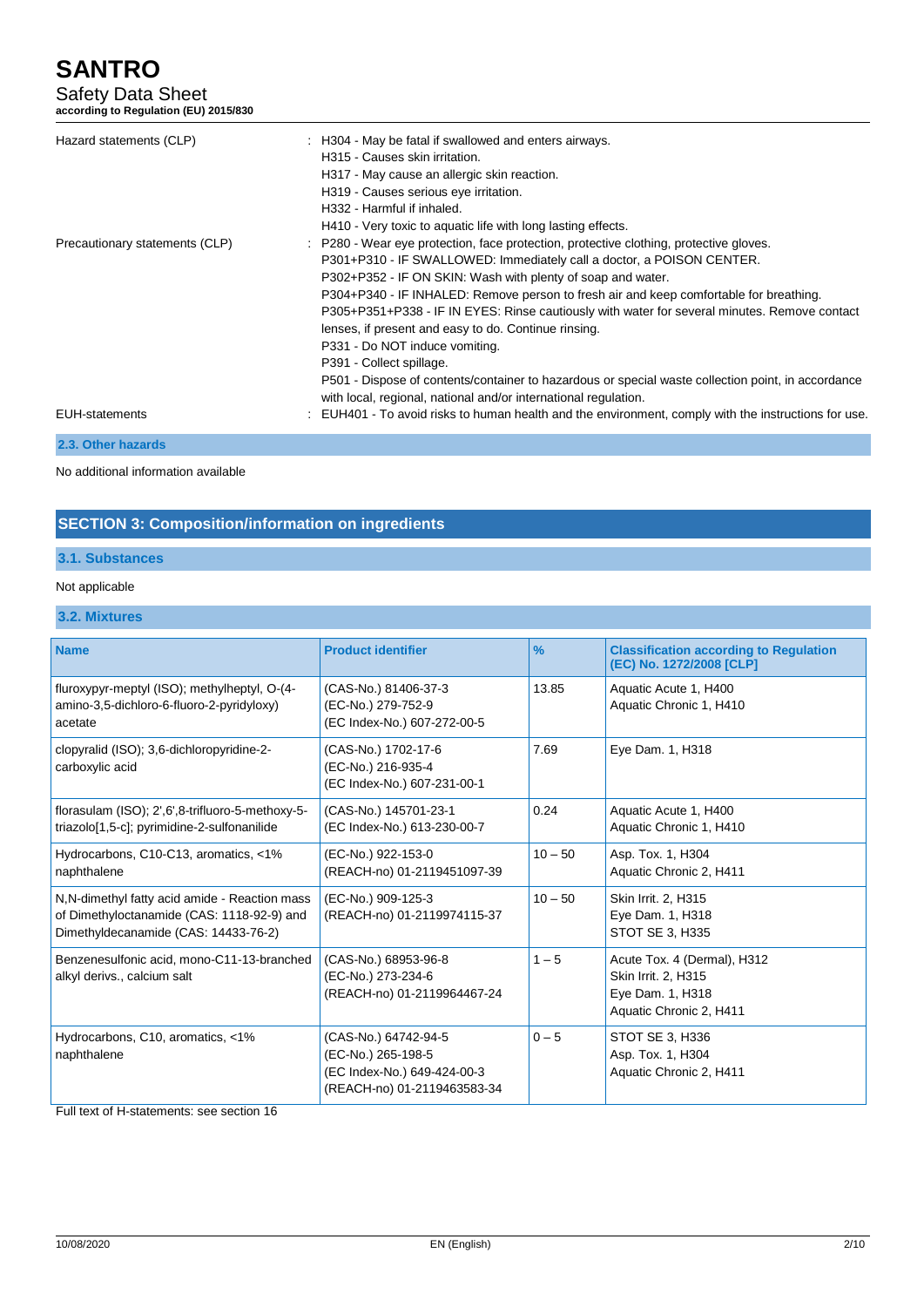Safety Data Sheet **according to Regulation (EU) 2015/830**

# **SECTION 4: First aid measures 4.1. Description of first aid measures** First-aid measures general : Never give anything by mouth to an unconscious person. If you feel unwell, seek medical advice (show the label where possible). First-aid measures after inhalation : Move the affected person away from the contaminated area and into the fresh air. If not breathing, give artificial respiration. Call a doctor. First-aid measures after skin contact : Remove contaminated clothes. After contact with skin, wash immediately and thoroughly with water and soap. First-aid measures after eye contact : Wash with plenty of water (during 20 minutes minimum) with eyes wide open after taking off soft contact lenses and immediately take medical advice. First-aid measures after ingestion : Rinse mouth. Immediately call a POISON CENTER/doctor. **4.2. Most important symptoms and effects, both acute and delayed**

No additional information available

**4.3. Indication of any immediate medical attention and special treatment needed**

No additional information available

# **SECTION 5: Firefighting measures 5.1. Extinguishing media** Suitable extinguishing media : Water spray. Dry powder. Foam. Carbon dioxide. **5.2. Special hazards arising from the substance or mixture** Fire hazard **in the state of fire and/or explosion do not breathe fumes.** In case of fire and/or explosion do not breathe fumes. Reactivity in case of fire **in the case of the set of the Case of the Case of the Case of the Case of the Case of the Case of the Case of the Case of the Case of the Case of the Case of the Case of the Case of the Case of** Hazardous decomposition products in case of fire : Carbon monoxide. Nitrogen oxides. Carbon dioxide. Toxic fumes may be released. **5.3. Advice for firefighters**

| Precautionary measures fire    | Keep container tightly closed and away from heat, sparks and flame. Keep away from<br>combustible materials.                                                                                          |
|--------------------------------|-------------------------------------------------------------------------------------------------------------------------------------------------------------------------------------------------------|
| Firefighting instructions      | Appropriate self-contained breathing apparatus may be required. Get the package away<br>from the fire if this can be done without risk. Prevent fire fighting water from entering the<br>environment. |
| Protection during firefighting | Wear fire/flame resistant/retardant clothing. Do not enter fire area without proper protective<br>equipment, including respiratory protection.                                                        |
| Other information              | Do not allow material to contaminate surface water system.                                                                                                                                            |

| <b>SECTION 6: Accidental release measures</b>                            |                                                                                                                                                                                                                                             |  |  |
|--------------------------------------------------------------------------|---------------------------------------------------------------------------------------------------------------------------------------------------------------------------------------------------------------------------------------------|--|--|
| 6.1. Personal precautions, protective equipment and emergency procedures |                                                                                                                                                                                                                                             |  |  |
| 6.1.1. For non-emergency personnel                                       |                                                                                                                                                                                                                                             |  |  |
| Protective equipment                                                     | : Wear suitable protective clothing, gloves and eye or face protection. Chemical resistant<br>gloves (according to European standard NF EN 374 or equivalent). EN 166. Wear eye<br>protection. Personal protective equipment. EN ISO 20345. |  |  |
| Emergency procedures                                                     | : Evacuate personnel to a safe area.                                                                                                                                                                                                        |  |  |
| 6.1.2. For emergency responders                                          |                                                                                                                                                                                                                                             |  |  |
| Protective equipment                                                     | : Wear suitable hand, body and head protection.                                                                                                                                                                                             |  |  |
| <b>6.2. Environmental precautions</b>                                    |                                                                                                                                                                                                                                             |  |  |

Danger of pollution of drinking water when product enters the soil. Do not allow run-off from fire fighting to enter drains or water courses. Notify authorities if liquid enters sewers or public waters.

| 6.3. Methods and material for containment and cleaning up |                                                                              |
|-----------------------------------------------------------|------------------------------------------------------------------------------|
| For containment                                           | : Label the container and provide warning statements to prevent any contact. |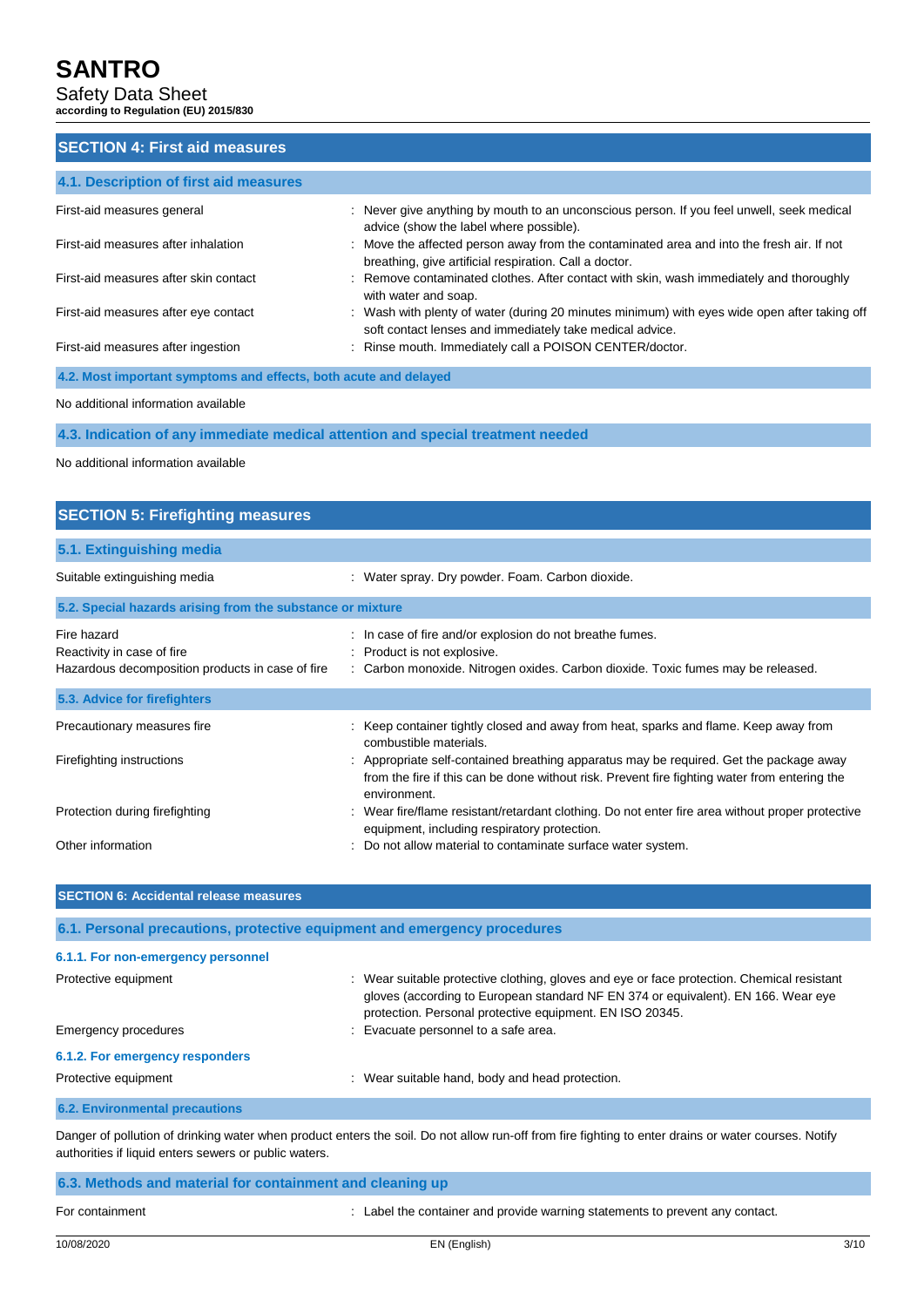Safety Data Sheet

**according to Regulation (EU) 2015/830**

| according to Regulation (EU) 2013/630                              |                                                                                                                                                                                                                                                                                                                                                                                                                                                                                                                                                                                  |  |  |
|--------------------------------------------------------------------|----------------------------------------------------------------------------------------------------------------------------------------------------------------------------------------------------------------------------------------------------------------------------------------------------------------------------------------------------------------------------------------------------------------------------------------------------------------------------------------------------------------------------------------------------------------------------------|--|--|
| Methods for cleaning up                                            | Soak up with inert absorbent material (for example sand, sawdust, a universal binder, silica<br>gel). Clean spills promptly. Wash contaminated area with large amounts of water.                                                                                                                                                                                                                                                                                                                                                                                                 |  |  |
| 6.4. Reference to other sections                                   |                                                                                                                                                                                                                                                                                                                                                                                                                                                                                                                                                                                  |  |  |
| No additional information available                                |                                                                                                                                                                                                                                                                                                                                                                                                                                                                                                                                                                                  |  |  |
| <b>SECTION 7: Handling and storage</b>                             |                                                                                                                                                                                                                                                                                                                                                                                                                                                                                                                                                                                  |  |  |
| 7.1. Precautions for safe handling                                 |                                                                                                                                                                                                                                                                                                                                                                                                                                                                                                                                                                                  |  |  |
| Additional hazards when processed<br>Precautions for safe handling | : Do not allow run-off from fire fighting to enter drains or water courses. Do not contaminate<br>water with the product or its container (Do not clean application equipment near surface<br>water/Avoid contamination via drains from farmyards and roads).<br>Avoid contact with skin and eyes. Do not eat, drink or smoke in areas where product is<br>used. Wash hands and other exposed areas with mild soap and water before eating,<br>drinking or smoking and when leaving work. Remove contaminated clothing and shoes.<br>Wash clothing and equipment after handling. |  |  |
| 7.2. Conditions for safe storage, including any incompatibilities  |                                                                                                                                                                                                                                                                                                                                                                                                                                                                                                                                                                                  |  |  |
| <b>Technical measures</b><br>Storage conditions                    | Ensure adequate ventilation, especially in confined areas. Store locked up.<br>Keep only in original container. Store in a dry place. Store in a closed container. Store in a<br>well-ventilated place. Protect from sunlight.                                                                                                                                                                                                                                                                                                                                                   |  |  |
| Storage temperature<br>Packaging materials                         | : $0 - 30 °C$<br>Keep only in the original container in a cool, well-ventilated place away from combustible<br>materials.                                                                                                                                                                                                                                                                                                                                                                                                                                                        |  |  |

**7.3. Specific end use(s)**

No additional information available

# **SECTION 8: Exposure controls/personal protection**

#### **8.1. Control parameters**

| Hydrocarbons, C10-C13, aromatics, <1% naphthalene                                 |                                                               |  |  |
|-----------------------------------------------------------------------------------|---------------------------------------------------------------|--|--|
| <b>EU - Occupational Exposure Limits</b>                                          |                                                               |  |  |
| Local name                                                                        | Naphthalene                                                   |  |  |
| IOELV TWA (mg/m <sup>3</sup> )                                                    | 50 mg/m $3$                                                   |  |  |
| IOELV TWA (ppm)                                                                   | 10 ppm                                                        |  |  |
| <b>Notes</b>                                                                      | (Year of adoption 2010)                                       |  |  |
| Regulatory reference                                                              | <b>COMMISSION DIRECTIVE 91/322/EEC: SCOEL Recommendations</b> |  |  |
| <b>Ireland - Occupational Exposure Limits</b>                                     |                                                               |  |  |
| Local name                                                                        | Naphthalene                                                   |  |  |
| OEL (8 hours ref) (mg/m <sup>3</sup> )                                            | 50 mg/m $3$                                                   |  |  |
| OEL (8 hours ref) (ppm)                                                           | 10 ppm                                                        |  |  |
| Notes (IE)                                                                        | <b>IOELV</b> (Indicative Occupational Exposure Limit Values)  |  |  |
| Code of Practice for the Chemical Agents Regulations 2018<br>Regulatory reference |                                                               |  |  |
|                                                                                   |                                                               |  |  |

**8.2. Exposure controls**

#### **Hand protection:**

Chemical resistant gloves (according to European standard NF EN 374 or equivalent)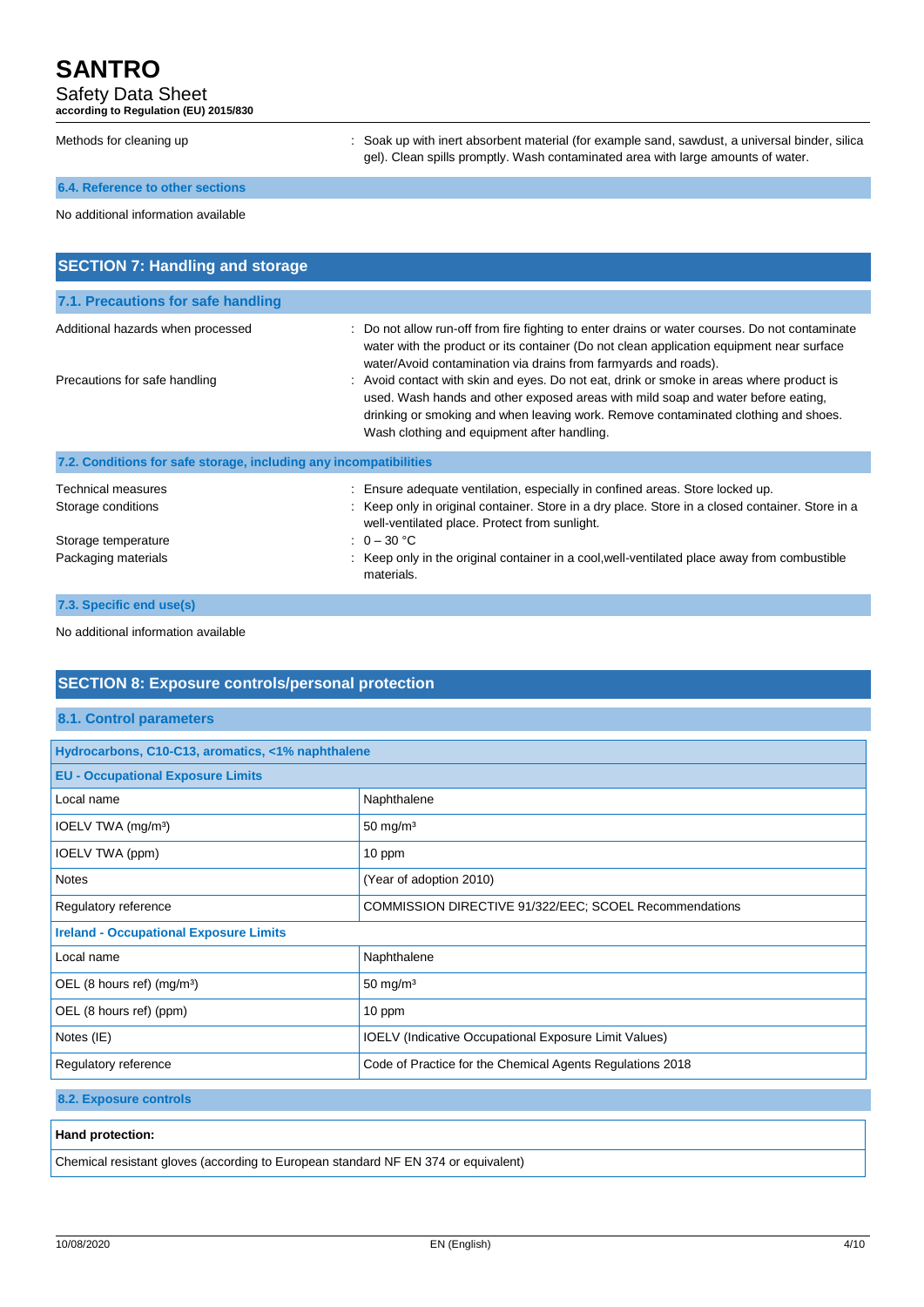### Safety Data Sheet

**according to Regulation (EU) 2015/830**

### **Eye protection:**

EN 166. Eye protection, including both chemical splash goggles and face shield, must be worn when possibility exists for eye contact due to spraying liquid or airborne particles

#### **Skin and body protection:**

Long sleeved protective clothing

#### **Respiratory protection:**

Extra personal protection: P2 filter respirator for harmful particles. Extra personal protection: P3 filter respirator for toxic particles

#### **SECTION 9: Physical and chemical properties**

#### **9.1. Information on basic physical and chemical properties**

| Physical state                                  | Liquid            |
|-------------------------------------------------|-------------------|
| Colour                                          | No data available |
| Odour                                           | No data available |
|                                                 |                   |
| Odour threshold                                 | No data available |
| рH                                              | No data available |
| Relative evaporation rate (butylacetate=1)      | No data available |
| Melting point                                   | No data available |
| Freezing point                                  | No data available |
| Boiling point                                   | No data available |
| Flash point                                     | No data available |
| Auto-ignition temperature                       | No data available |
| Decomposition temperature                       | No data available |
| Flammability (solid, gas)                       | No data available |
| Vapour pressure                                 | No data available |
| Relative vapour density at 20 °C                | No data available |
| Relative density                                | No data available |
| Solubility                                      | No data available |
| Partition coefficient n-octanol/water (Log Pow) | No data available |
| Viscosity, kinematic                            | No data available |
| Viscosity, dynamic                              | No data available |
| <b>Explosive properties</b>                     | No data available |
| Oxidising properties                            | No data available |
| <b>Explosive limits</b>                         | No data available |
|                                                 |                   |

#### **9.2. Other information**

No additional information available

### **SECTION 10: Stability and reactivity**

#### **10.1. Reactivity**

Stable under normal conditions of use.

**10.2. Chemical stability**

The product is stable at normal handling and storage conditions.

**10.3. Possibility of hazardous reactions**

Stable under normal conditions of use.

**10.4. Conditions to avoid**

Heat. High temperature. Open flame. Direct sunlight.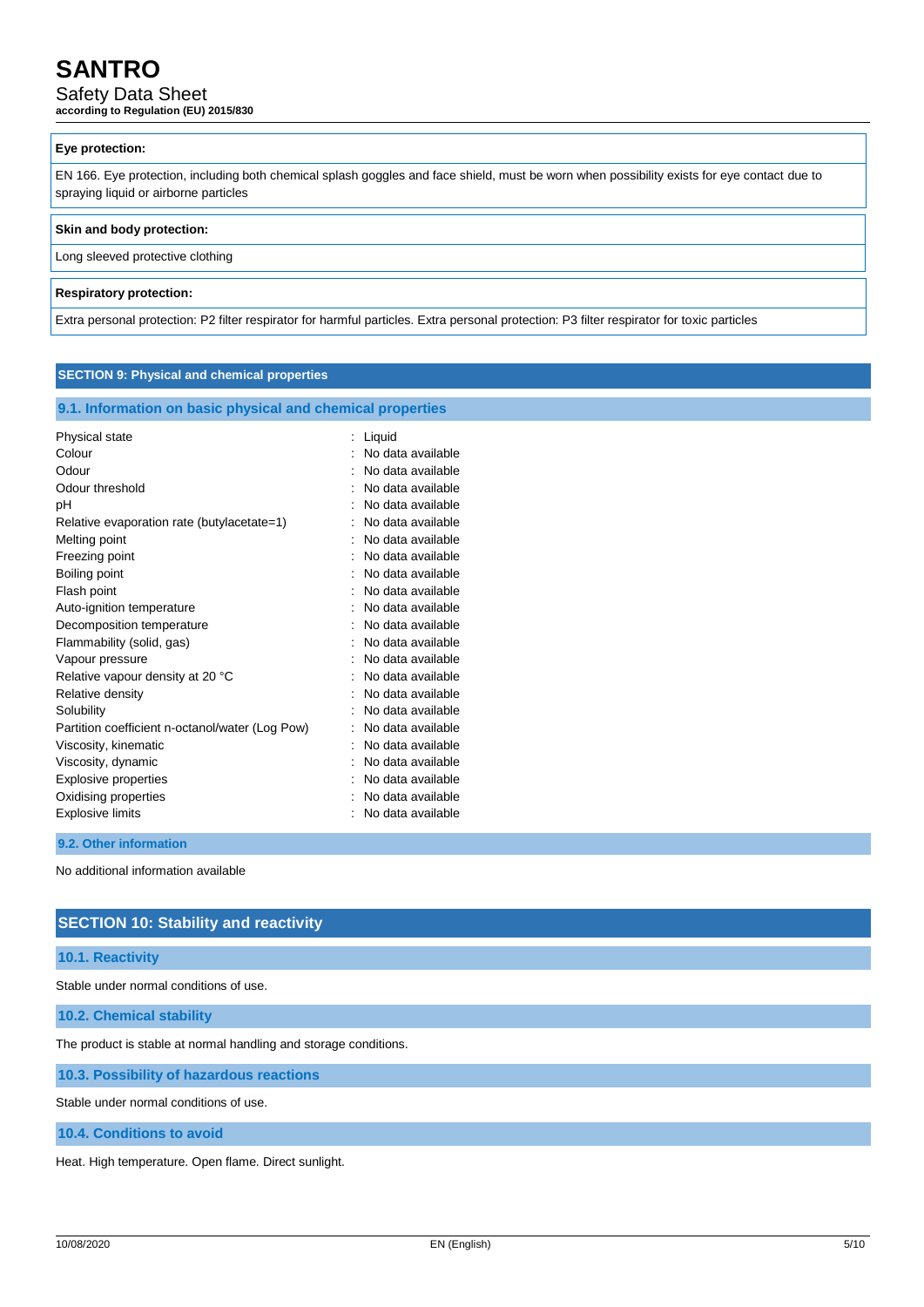Safety Data Sheet

**according to Regulation (EU) 2015/830**

### **10.5. Incompatible materials**

No additional information available

**10.6. Hazardous decomposition products**

Under normal conditions of storage and use, hazardous decomposition products should not be produced.

| <b>SECTION 11: Toxicological information</b>                                                                                                                                                  |                                                                                                                                                                       |  |  |
|-----------------------------------------------------------------------------------------------------------------------------------------------------------------------------------------------|-----------------------------------------------------------------------------------------------------------------------------------------------------------------------|--|--|
| 11.1. Information on toxicological effects                                                                                                                                                    |                                                                                                                                                                       |  |  |
| Acute toxicity (oral)<br>Acute toxicity (dermal)<br>Acute toxicity (inhalation)                                                                                                               | Not classified<br>Not classified<br>Harmful if inhaled.                                                                                                               |  |  |
| fluroxypyr-meptyl (ISO); methylheptyl, O-(4-amino-3,5-dichloro-6-fluoro-2-pyridyloxy) acetate (81406-37-3)                                                                                    |                                                                                                                                                                       |  |  |
| LD50 oral rat                                                                                                                                                                                 | > 2000 mg/kg bodyweight                                                                                                                                               |  |  |
| LD50 dermal rat                                                                                                                                                                               | > 2000 mg/kg bodyweight                                                                                                                                               |  |  |
| LC50 inhalation rat (mg/l)                                                                                                                                                                    | $> 1$ mg/l/4h                                                                                                                                                         |  |  |
| clopyralid (ISO); 3,6-dichloropyridine-2-carboxylic acid (1702-17-6)                                                                                                                          |                                                                                                                                                                       |  |  |
| LD50 oral rat                                                                                                                                                                                 | > 5000 mg/kg bodyweight                                                                                                                                               |  |  |
| LD50 dermal rabbit                                                                                                                                                                            | > 2000 mg/kg bodyweight                                                                                                                                               |  |  |
| LC50 inhalation rat (mg/l)                                                                                                                                                                    | > 1 mg/l/4h (maximum attainable concentration)                                                                                                                        |  |  |
| florasulam (ISO); 2',6',8-trifluoro-5-methoxy-5-triazolo[1,5-c]; pyrimidine-2-sulfonanilide (145701-23-1)                                                                                     |                                                                                                                                                                       |  |  |
| LD50 oral rat                                                                                                                                                                                 | > 5000 mg/kg                                                                                                                                                          |  |  |
| LD50 dermal rat                                                                                                                                                                               | > 2000 mg/kg                                                                                                                                                          |  |  |
| LC50 inhalation rat (mg/l)                                                                                                                                                                    | $> 5$ mg/l/4h                                                                                                                                                         |  |  |
| Skin corrosion/irritation<br>Serious eye damage/irritation<br>Respiratory or skin sensitisation<br>Germ cell mutagenicity<br>Carcinogenicity<br>Reproductive toxicity<br>STOT-single exposure | Causes skin irritation.<br>Causes serious eye irritation.<br>Not classified<br>Not classified<br>Not classified<br>Not classified<br>Not classified<br>Not classified |  |  |
| STOT-repeated exposure<br>Aspiration hazard                                                                                                                                                   | May be fatal if swallowed and enters airways.                                                                                                                         |  |  |

### **SECTION 12: Ecological information**

**12.1. Toxicity**

| Hazardous to the aquatic environment, short-term<br>(acute)<br>Hazardous to the aquatic environment, long-term<br>(chronic) | : Very toxic to aquatic life.<br>: Very toxic to aquatic life with long lasting effects. |  |  |
|-----------------------------------------------------------------------------------------------------------------------------|------------------------------------------------------------------------------------------|--|--|
| fluroxypyr-meptyl (ISO); methylheptyl, O-(4-amino-3,5-dichloro-6-fluoro-2-pyridyloxy) acetate (81406-37-3)                  |                                                                                          |  |  |
| LC50 fish 1                                                                                                                 | > 0,225 mg/l (96 h, <i>Oncorhynchus mykiss</i> ) (maximum solubility)                    |  |  |
| EC50 Daphnia 1                                                                                                              | > 0,183 mg/l (48 h, Daphnia magna) (maximum solubility)                                  |  |  |
| ErC50 (algae)                                                                                                               | 0,208 mg/l (120 h, Skeletonema costatum)                                                 |  |  |
| ErC50 (other aquatic plants)                                                                                                | $> 2.31$ mg/l (14 d, Lemna gibba)                                                        |  |  |
| clopyralid (ISO); 3,6-dichloropyridine-2-carboxylic acid (1702-17-6)                                                        |                                                                                          |  |  |
| LC50 fish 1                                                                                                                 | > 99,9 mg/l (Rainbow trout)                                                              |  |  |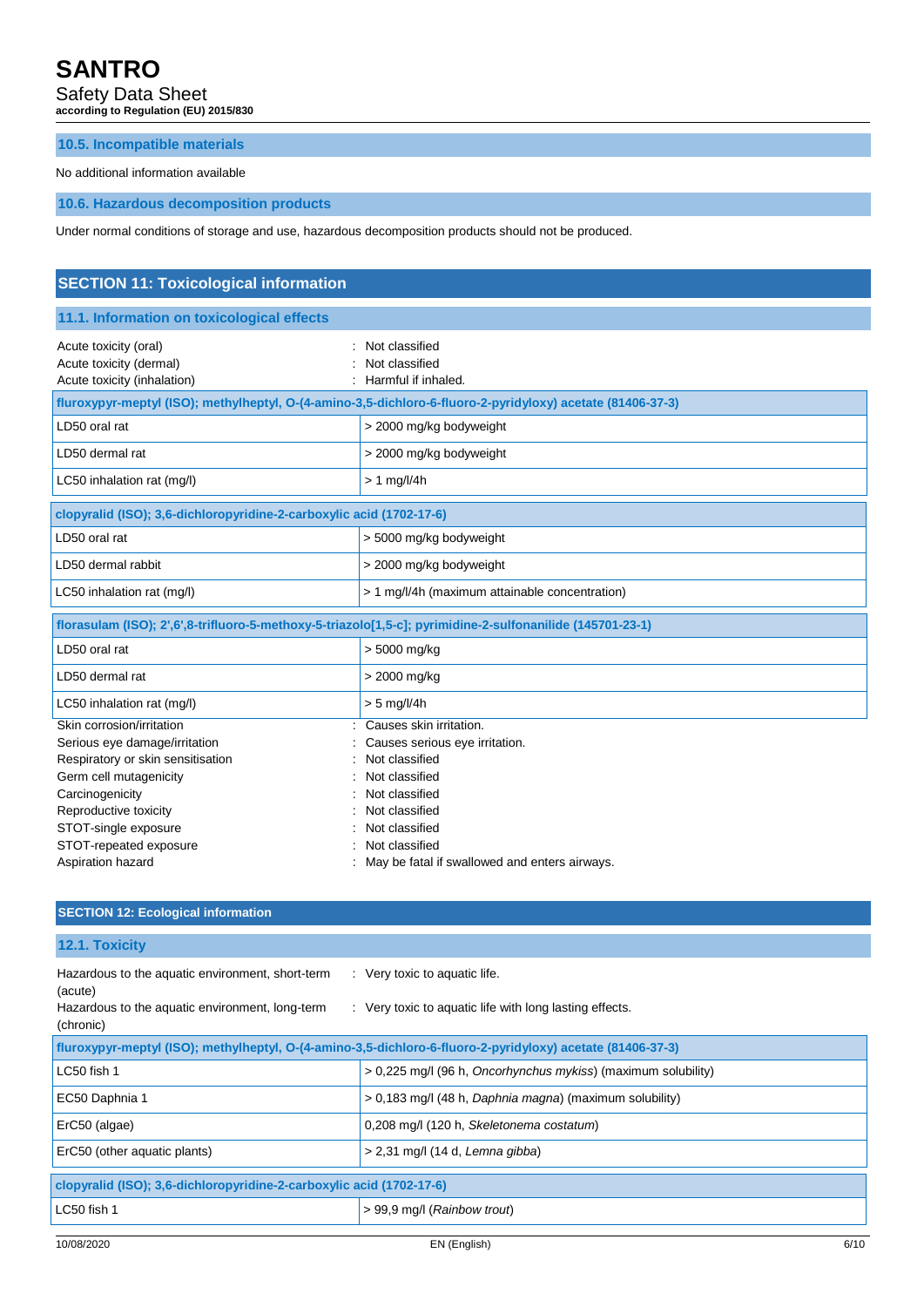# Safety Data Sheet

**according to Regulation (EU) 2015/830**

| EC50 Daphnia 1                                                                                            | > 99 mg/l (Daphnia magna)                                                                                  |  |  |
|-----------------------------------------------------------------------------------------------------------|------------------------------------------------------------------------------------------------------------|--|--|
| ErC50 (algae)                                                                                             | 30 mg/l (Green algae)                                                                                      |  |  |
| florasulam (ISO); 2',6',8-trifluoro-5-methoxy-5-triazolo[1,5-c]; pyrimidine-2-sulfonanilide (145701-23-1) |                                                                                                            |  |  |
| LC50 fish 1                                                                                               | > 100 mg/l (Oncorhynchus mykiss)                                                                           |  |  |
| LC50 fish 2                                                                                               | > 100 mg/l (Lepomis macrochirus)                                                                           |  |  |
| EC50 Daphnia 1<br>> 292 mg/l (Daphnia magna)                                                              |                                                                                                            |  |  |
| ErC50 (algae)<br>0,00894 mg/l (Pseudokirchneriella subcapitata)                                           |                                                                                                            |  |  |
| ErC50 (other aquatic plants)<br>0,00118 mg/l (Lemna gibba)                                                |                                                                                                            |  |  |
| 12.2. Persistence and degradability                                                                       |                                                                                                            |  |  |
| clopyralid (ISO); 3,6-dichloropyridine-2-carboxylic acid (1702-17-6)                                      |                                                                                                            |  |  |
| Persistence and degradability                                                                             | Not readily biodegradable.                                                                                 |  |  |
| florasulam (ISO); 2',6',8-trifluoro-5-methoxy-5-triazolo[1,5-c]; pyrimidine-2-sulfonanilide (145701-23-1) |                                                                                                            |  |  |
| Persistence and degradability                                                                             | Not readily biodegradable.                                                                                 |  |  |
| 12.3. Bioaccumulative potential                                                                           |                                                                                                            |  |  |
|                                                                                                           |                                                                                                            |  |  |
|                                                                                                           | fluroxypyr-meptyl (ISO); methylheptyl, O-(4-amino-3,5-dichloro-6-fluoro-2-pyridyloxy) acetate (81406-37-3) |  |  |
| Partition coefficient n-octanol/water (Log Pow)                                                           | $5,04$ (pH 7)                                                                                              |  |  |
| clopyralid (ISO); 3,6-dichloropyridine-2-carboxylic acid (1702-17-6)                                      |                                                                                                            |  |  |
| Partition coefficient n-octanol/water (Log Pow)                                                           | $-2,53$                                                                                                    |  |  |
| florasulam (ISO); 2',6',8-trifluoro-5-methoxy-5-triazolo[1,5-c]; pyrimidine-2-sulfonanilide (145701-23-1) |                                                                                                            |  |  |
| BCF fish 1                                                                                                | $0,8 - 2,2$                                                                                                |  |  |
| Partition coefficient n-octanol/water (Log Pow)                                                           | $-1,22$ (pH $7.0$ )                                                                                        |  |  |
| 12.4. Mobility in soil                                                                                    |                                                                                                            |  |  |
| clopyralid (ISO); 3,6-dichloropyridine-2-carboxylic acid (1702-17-6)                                      |                                                                                                            |  |  |
| Surface tension                                                                                           | 55 mN/m (21.5 °C)                                                                                          |  |  |
| Partition coefficient n-octanol/water (Log Koc)                                                           | Very mobile                                                                                                |  |  |
| 12.5. Results of PBT and vPvB assessment                                                                  |                                                                                                            |  |  |
| No additional information available                                                                       |                                                                                                            |  |  |

No additional information available

| <b>SECTION 13: Disposal considerations</b>                                 |                                                                                                                                                                                                                                                                                                                           |  |  |  |
|----------------------------------------------------------------------------|---------------------------------------------------------------------------------------------------------------------------------------------------------------------------------------------------------------------------------------------------------------------------------------------------------------------------|--|--|--|
| 13.1. Waste treatment methods                                              |                                                                                                                                                                                                                                                                                                                           |  |  |  |
| Regional legislation (waste)<br>Product/Packaging disposal recommendations | : Disposal must be done according to official regulations.<br>: Avoid release to the environment. Disposal must be done according to official regulations.<br>Do not dispose of the packaging without first carrying out the necessary cleaning. Refer to<br>manufacturer/supplier for information on recovery/recycling. |  |  |  |

### **SECTION 14: Transport information**

In accordance with ADR / RID / IMDG / IATA / ADN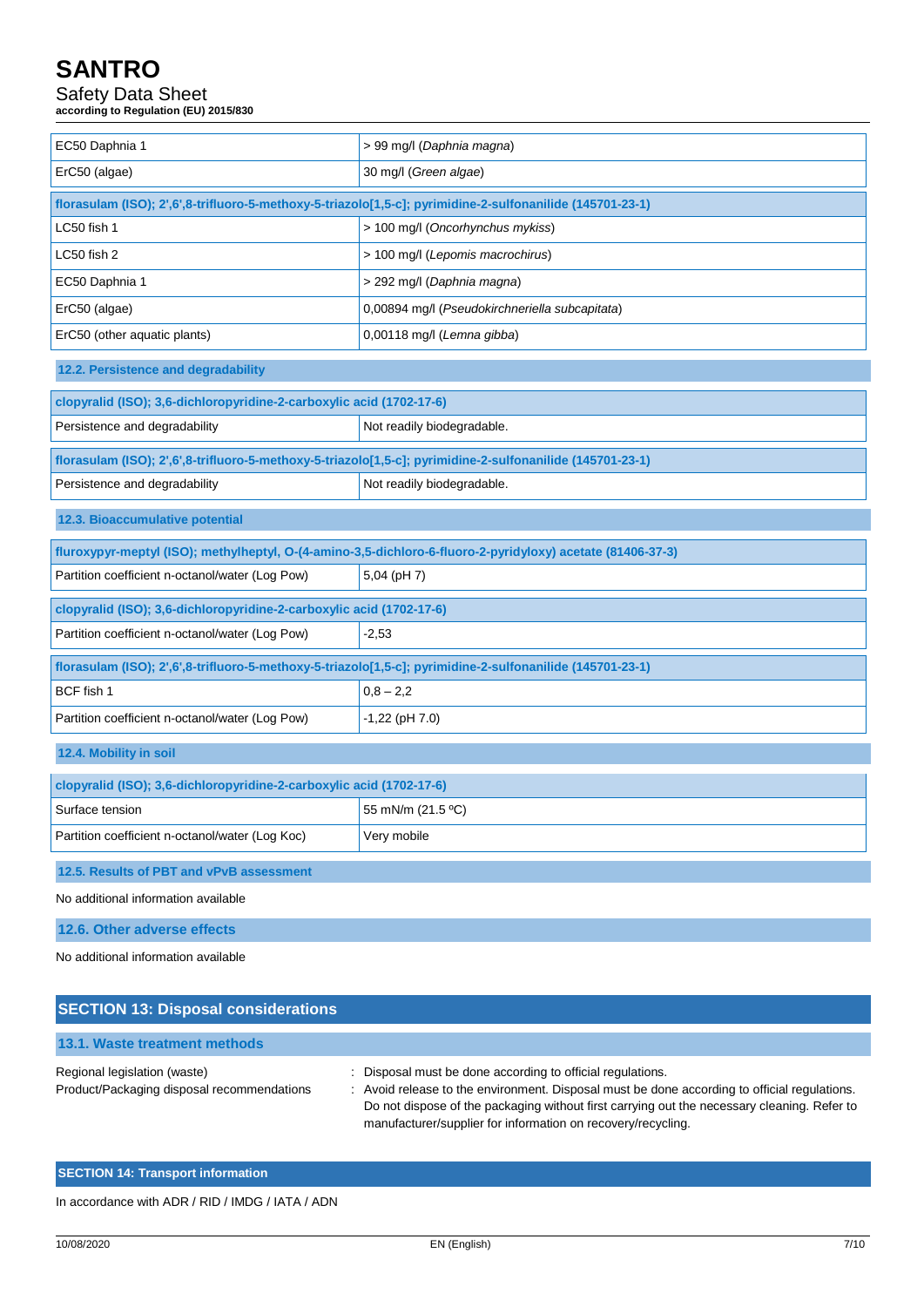# Safety Data Sheet

**according to Regulation (EU) 2015/830**

| <b>ADR</b>                                                                                                                                                                                                                                                                                                                                                                                                                                                                                                                                                                                                                                         | <b>IMDG</b>                                                                                           | <b>IATA</b>                                                                                                                                                                                                        | <b>ADN</b>                                                                | <b>RID</b>                                                                |  |
|----------------------------------------------------------------------------------------------------------------------------------------------------------------------------------------------------------------------------------------------------------------------------------------------------------------------------------------------------------------------------------------------------------------------------------------------------------------------------------------------------------------------------------------------------------------------------------------------------------------------------------------------------|-------------------------------------------------------------------------------------------------------|--------------------------------------------------------------------------------------------------------------------------------------------------------------------------------------------------------------------|---------------------------------------------------------------------------|---------------------------------------------------------------------------|--|
| 14.1. UN number                                                                                                                                                                                                                                                                                                                                                                                                                                                                                                                                                                                                                                    |                                                                                                       |                                                                                                                                                                                                                    |                                                                           |                                                                           |  |
| <b>UN 3082</b><br><b>UN 3082</b>                                                                                                                                                                                                                                                                                                                                                                                                                                                                                                                                                                                                                   |                                                                                                       | <b>UN 3082</b>                                                                                                                                                                                                     | <b>UN 3082</b>                                                            | <b>UN 3082</b>                                                            |  |
| 14.2. UN proper shipping name                                                                                                                                                                                                                                                                                                                                                                                                                                                                                                                                                                                                                      |                                                                                                       |                                                                                                                                                                                                                    |                                                                           |                                                                           |  |
| <b>ENVIRONMENTALLY</b><br>HAZARDOUS SUBSTANCE,<br>LIQUID, N.O.S.                                                                                                                                                                                                                                                                                                                                                                                                                                                                                                                                                                                   | <b>ENVIRONMENTALLY</b><br>HAZARDOUS SUBSTANCE,<br>LIQUID, N.O.S.                                      | <b>ENVIRONMENTALLY</b><br>HAZARDOUS SUBSTANCE,<br>LIQUID, N.O.S.                                                                                                                                                   | <b>ENVIRONMENTALLY</b><br>HAZARDOUS SUBSTANCE,<br>LIQUID, N.O.S.          | <b>ENVIRONMENTALLY</b><br>HAZARDOUS SUBSTANCE,<br>LIQUID, N.O.S.          |  |
| <b>Transport document description</b>                                                                                                                                                                                                                                                                                                                                                                                                                                                                                                                                                                                                              |                                                                                                       |                                                                                                                                                                                                                    |                                                                           |                                                                           |  |
| UN 3082 ENVIRONMENTALLY<br>HAZARDOUS SUBSTANCE,<br>LIQUID, N.O.S., 9, III, (-)                                                                                                                                                                                                                                                                                                                                                                                                                                                                                                                                                                     | UN 3082 ENVIRONMENTALLY<br>HAZARDOUS SUBSTANCE,<br>LIQUID, N.O.S., 9, III, MARINE<br><b>POLLUTANT</b> | UN 3082 ENVIRONMENTALLY<br>HAZARDOUS SUBSTANCE.<br>LIQUID, N.O.S., 9, III                                                                                                                                          | UN 3082 ENVIRONMENTALLY<br>HAZARDOUS SUBSTANCE,<br>LIQUID, N.O.S., 9, III | UN 3082 ENVIRONMENTALLY<br>HAZARDOUS SUBSTANCE,<br>LIQUID, N.O.S., 9, III |  |
| 14.3. Transport hazard class(es)                                                                                                                                                                                                                                                                                                                                                                                                                                                                                                                                                                                                                   |                                                                                                       |                                                                                                                                                                                                                    |                                                                           |                                                                           |  |
| 9                                                                                                                                                                                                                                                                                                                                                                                                                                                                                                                                                                                                                                                  | 9                                                                                                     | 9                                                                                                                                                                                                                  | 9                                                                         | 9                                                                         |  |
|                                                                                                                                                                                                                                                                                                                                                                                                                                                                                                                                                                                                                                                    |                                                                                                       |                                                                                                                                                                                                                    |                                                                           |                                                                           |  |
| 14.4. Packing group                                                                                                                                                                                                                                                                                                                                                                                                                                                                                                                                                                                                                                |                                                                                                       |                                                                                                                                                                                                                    |                                                                           |                                                                           |  |
| Ш                                                                                                                                                                                                                                                                                                                                                                                                                                                                                                                                                                                                                                                  | Ш                                                                                                     | Ш                                                                                                                                                                                                                  | Ш                                                                         | Ш                                                                         |  |
| <b>14.5. Environmental hazards</b>                                                                                                                                                                                                                                                                                                                                                                                                                                                                                                                                                                                                                 |                                                                                                       |                                                                                                                                                                                                                    |                                                                           |                                                                           |  |
| Dangerous for the environment<br>: Yes                                                                                                                                                                                                                                                                                                                                                                                                                                                                                                                                                                                                             | Dangerous for the environment<br>: Yes<br>Marine pollutant : Yes                                      | Dangerous for the environment<br>: Yes                                                                                                                                                                             | Dangerous for the environment<br>: Yes                                    | Dangerous for the environment<br>: Yes                                    |  |
| No supplementary information available                                                                                                                                                                                                                                                                                                                                                                                                                                                                                                                                                                                                             |                                                                                                       |                                                                                                                                                                                                                    |                                                                           |                                                                           |  |
|                                                                                                                                                                                                                                                                                                                                                                                                                                                                                                                                                                                                                                                    |                                                                                                       |                                                                                                                                                                                                                    |                                                                           |                                                                           |  |
| 14.6. Special precautions for user                                                                                                                                                                                                                                                                                                                                                                                                                                                                                                                                                                                                                 |                                                                                                       |                                                                                                                                                                                                                    |                                                                           |                                                                           |  |
| <b>Overland transport</b><br>Classification code (ADR)<br>Special provisions (ADR)<br>Limited quantities (ADR)<br>Excepted quantities (ADR)<br>Packing instructions (ADR)<br>Special packing provisions (ADR)<br>Mixed packing provisions (ADR)<br>Portable tank and bulk container instructions (ADR)<br>Portable tank and bulk container special provisions<br>(ADR)<br>Tank code (ADR)<br>Vehicle for tank carriage<br>Transport category (ADR)<br>Special provisions for carriage - Packages (ADR)<br>Special provisions for carriage - Loading, unloading<br>and handling (ADR)<br>Hazard identification number (Kemler No.)<br>Orange plates |                                                                                                       | M6<br>274, 335, 375, 601<br>5 <sub>l</sub><br>$E = 51$<br>P001, IBC03, LP01, R001<br>: PP1<br>MP19<br>$\mathsf{T}4$<br>: TP1, TP29<br>: LGBV<br>: AT<br>3<br>: V12<br>$\therefore$ CV13<br>90<br>90<br><b>3082</b> |                                                                           |                                                                           |  |
| Tunnel restriction code (ADR)<br><b>Transport by sea</b><br>Special provisions (IMDG)<br>Limited quantities (IMDG)<br>Excepted quantities (IMDG)<br>Packing instructions (IMDG)<br>Special packing provisions (IMDG)                                                                                                                                                                                                                                                                                                                                                                                                                               | $\sim$ $\sim$                                                                                         | : 274, 335, 969<br>5 L<br>E <sub>1</sub><br>: LP01, P001<br>PP1                                                                                                                                                    |                                                                           |                                                                           |  |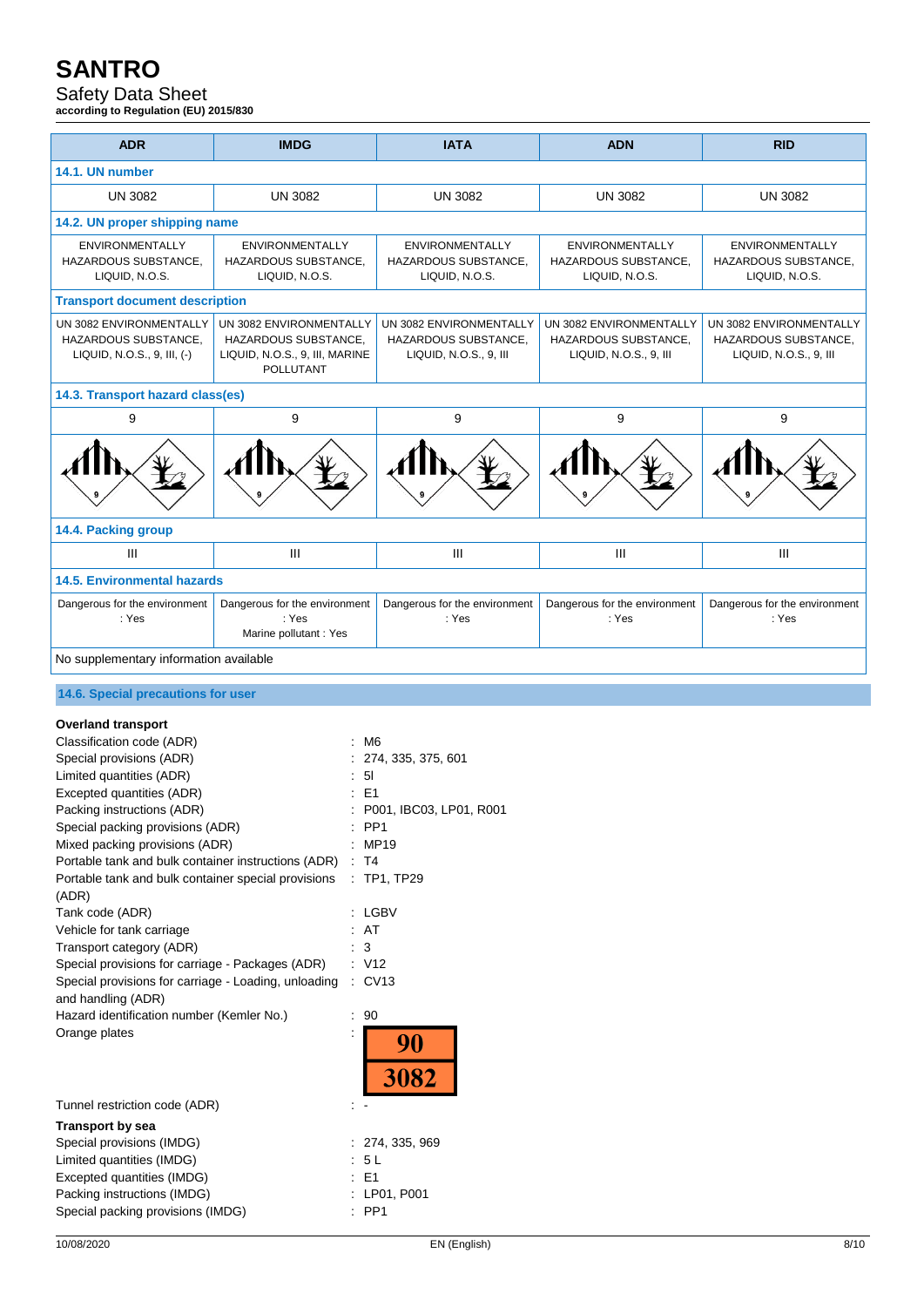Safety Data Sheet **according to Regulation (EU) 2015/830**

| IBC packing instructions (IMDG)                                   | : IBC03                   |
|-------------------------------------------------------------------|---------------------------|
| Tank instructions (IMDG)                                          | T4                        |
| Tank special provisions (IMDG)                                    | $:$ TP2, TP29             |
| EmS-No. (Fire)                                                    | $F-A$                     |
| EmS-No. (Spillage)                                                | $: S-F$                   |
| Stowage category (IMDG)                                           | : A                       |
| Air transport                                                     |                           |
| PCA Excepted quantities (IATA)                                    | : E1                      |
| PCA Limited quantities (IATA)                                     | Y964                      |
| PCA limited quantity max net quantity (IATA)                      | : 30kgG                   |
| PCA packing instructions (IATA)                                   | : 964                     |
| PCA max net quantity (IATA)                                       | : 450L                    |
| CAO packing instructions (IATA)                                   | : 964                     |
| CAO max net quantity (IATA)                                       | : 450L                    |
| Special provisions (IATA)                                         | : A97, A158, A197         |
| ERG code (IATA)                                                   | : 9L                      |
| Inland waterway transport                                         |                           |
| Classification code (ADN)                                         | : M6                      |
| Special provisions (ADN)                                          | : 274, 335, 375, 601      |
| Limited quantities (ADN)                                          | : 5 L                     |
| Excepted quantities (ADN)                                         | $E = 1$                   |
| Carriage permitted (ADN)                                          | : T                       |
| Equipment required (ADN)                                          | $:$ PP                    |
| Number of blue cones/lights (ADN)                                 | $\colon 0$                |
| <b>Rail transport</b>                                             |                           |
| Classification code (RID)                                         | : M6                      |
| Special provisions (RID)                                          | : 274, 335, 375, 601      |
| Limited quantities (RID)                                          | : 5L                      |
| Excepted quantities (RID)                                         | $E = 1$                   |
| Packing instructions (RID)                                        | : P001, IBC03, LP01, R001 |
| Special packing provisions (RID)                                  | $:$ PP1                   |
| Mixed packing provisions (RID)                                    | : MP19                    |
| Portable tank and bulk container instructions (RID) : T4          |                           |
| Portable tank and bulk container special provisions               | $:$ TP1, TP29             |
| (RID)                                                             |                           |
| Tank codes for RID tanks (RID)                                    | : LGBV                    |
| Transport category (RID)                                          | : 3                       |
| Special provisions for carriage - Packages (RID)                  | : W12                     |
| Special provisions for carriage - Loading, unloading : CW13, CW31 |                           |
| and handling (RID)                                                |                           |
| Colis express (express parcels) (RID)                             | : CE8                     |
| Hazard identification number (RID)                                | 90                        |

**14.7. Transport in bulk according to Annex II of Marpol and the IBC Code**

Not applicable

# **SECTION 15: Regulatory information**

**15.1. Safety, health and environmental regulations/legislation specific for the substance or mixture**

#### **15.1.1. EU-Regulations**

Contains no REACH substances with Annex XVII restrictions

Contains no substance on the REACH candidate list

Contains no REACH Annex XIV substances

Contains no substance subject to Regulation (EU) No 649/2012 of the European Parliament and of the Council of 4 July 2012 concerning the export and import of hazardous chemicals.

Contains no substance subject to Regulation (EU) No 2019/1021 of the European Parliament and of the Council of 20 June 2019 on persistent organic pollutants

Other information, restriction and prohibition regulations : according to Regulation (EU) 2015/830.

#### **15.1.2. National regulations**

Refer to protective measures listed in Sections 7 and 8